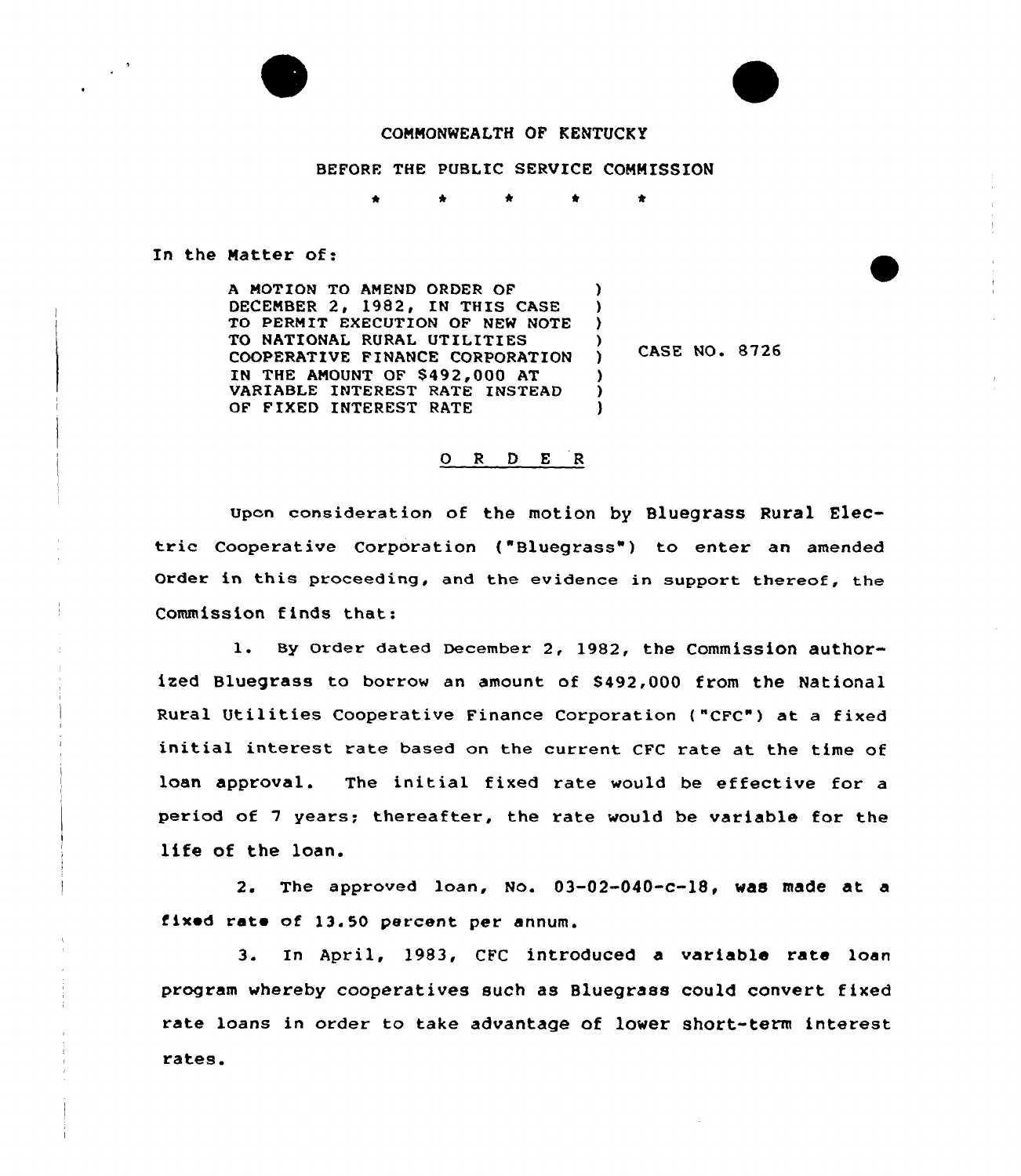4. To convert a loan from a fixed to a variable interest rate, CFC requires the payment of a conversion fee based on the fixed interest rate of the loan, the amount of the loan, and the number of quarters remaining in the initial 7-year loan period.

5. The CPC interest rate, which can change on a monthly basis, was 10.25 percent as of Narch 1, 1984.

6. The conversion fee, if paid currently in <sup>a</sup> lump sum, will be approximately \$23,000; whereas, if paid in quarterly installments over the remaining 20 quarters of the initial 7-year period of the loan, the conversion fee will be approximately 831,000.

7. Based on the studies conducted by Bluegrass, the conversion to a variable interest rate loan at this time will result in an overall savings in interest costs.

&. If determined to be economically feasible, Bluegrass will be able to reconvert its loan to <sup>a</sup> fixed rate, with such rate not lower than CFC's standard fixed long-term interest rate at the time of reconversion.

IT IS THEREFORE ORDERED that Bluegrass is authorized to participate in the variable rate loan program for the purpose of converting Loan No. 03-02-040-C-18 to a variable interest rate.

IT IS FURTHER ORDERED that Bluegrass shall submit to the Commission, within 45 days of the loan conversion, all documents pertaining to the finalization of said conversion, including the initial interest rate and the method of payment of the conversion fee.

 $-2-$